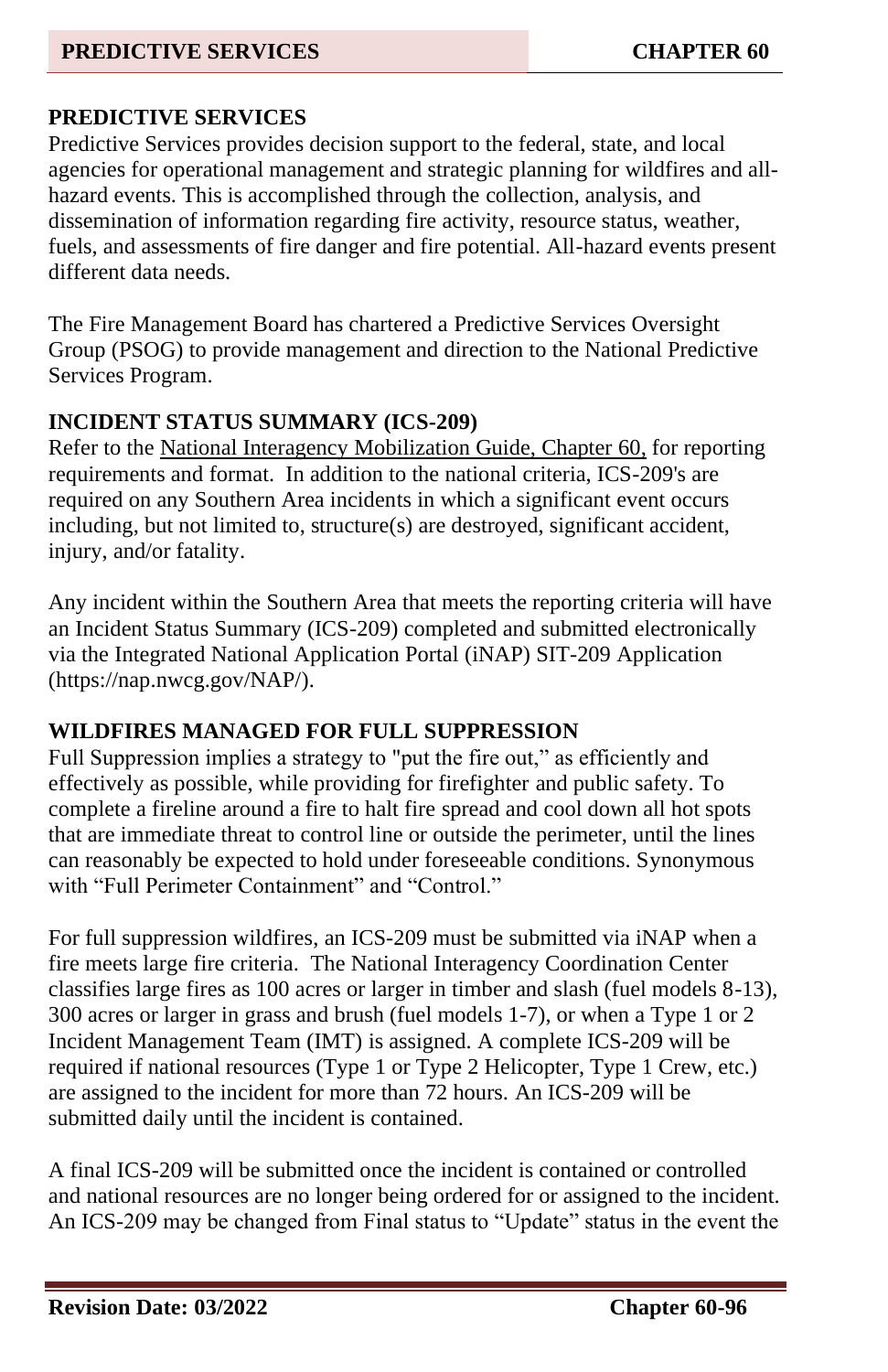incident escapes containment. A final ICS-209 will be subsequently submitted upon re-containment.

It is the responsibility of the Type 1 and/or 2 IMT to complete and submit ICS-209s when they are in place on an incident. For all other incidents, the dispatch center will ensure complete and accurate ICS-209 information is gathered and electronically submitted.

If any significant changes occur overnight after submission of a 209 (large increase in acreage, change in complexity, increased threat to life/property, change in containment/control status, etc.), an update will be made to the GACC Intelligence Coordinator via phone or e-mail a[t sac.mob@usda.gov.](mailto:sac.mob@usda.gov)

### **WILDFIRE MANAGED FOR POINT OR ZONE PROTECTION/ MONITOR/CONFINE**

Monitor is the systematic process of observing, collecting, and recording of firerelated data, particularly with regards to fuels, topography, weather, fire behavior, fire effects, smoke, and fire location. This may be done on-site, from a nearby or distant vantage point in person or using a sensor, or through remote sensing (aircraft or satellite).

Confine is to restrict a wildfire to a defined area, using a combination of natural and constructed barriers that will stop the spread of the fire under the prevailing and forecasted weather conditions until out. This means, "some action is or has been taken" (line construction, bucket drops, etc.) to suppress portions of the fire perimeter.

Point or Zone Protection involves protecting specific points from the fire while not actively trying to line the entire fire edge. Points being protected may be communities, individual homes, communication sites, areas of high resource value, etc.

The minimum ICS-209 requirements for these types of incidents are:

- ➢ Create an initial ICS-209 and complete all required blocks, including block 47 (Remarks)
- ➢ Complete blocks 12 through 15, Approval and routing Information
- ➢ If national shared resources are committed to the incident, complete Blocks 48-52, Resource Commitment Summary and Committed Resources.
- $\triangleright$  Completion of additional reporting blocks can be implemented to meet the needs of an incident or GACC.
- ➢ An updated ICS-209 will be submitted weekly (Thursday) if no significant event change occurs.
- $\triangleright$  An updated ICS-209 will be submitted more frequently after or in anticipation of a significant change event.
- ➢ A complete ICS-209 will be required daily if a Type 1 or 2 IMT is assigned.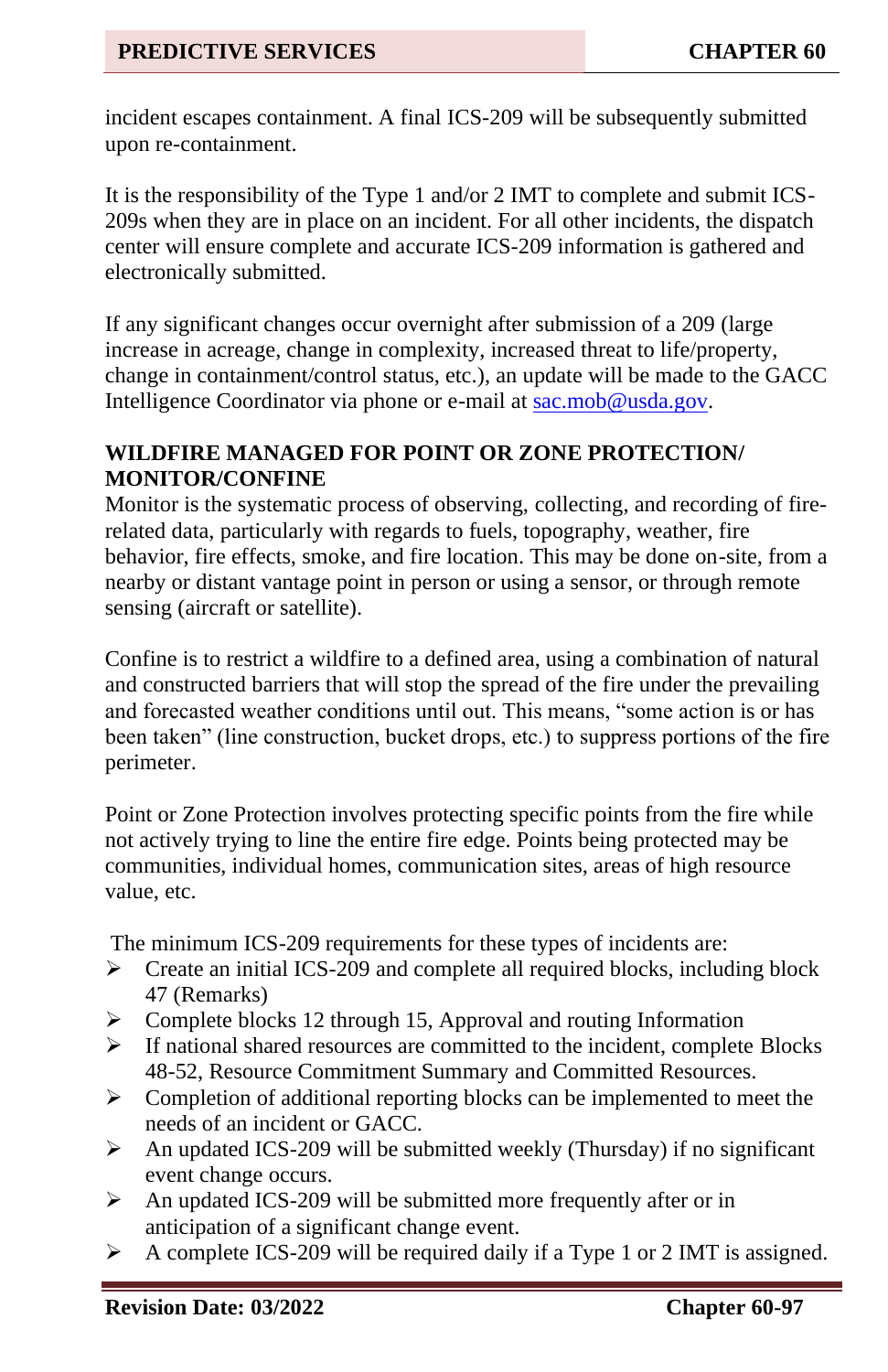➢ A complete ICS-209 will be required if national resources (Type 1 or Type 2 Helicopter, Type 1 Crew, etc.) are assigned to the incident for more than 72 hours.

All non-full suppression fires will submit an ICS-209 for any wildfire that is expected to remain active for more than 72 hours.

#### **OTHER INCIDENTS**

An ICS-209 will be submitted for other incidents or events, including all-hazards incidents, in which a significant commitment of wildland fire resources has occurred or when a Type 1 or 2 IMT has been assigned.

### **COMPLEX REPORTING**

Prior to creating a complex incident in ICS-209, coordinate with the Intelligence Coordinator at SACC.

Incidents within a complex should be aggregated and included on one (1) ICS-209. A complex is two or more individual incidents located in the same general proximity, which are assigned to a single incident commander or unified command. To maintain data management, reporting integrity, resource management and cost accountability for individual wildland fire incidents within a parent complex and to facilitate the necessary data sharing between fire application systems through IRWIN, the following complex reporting business practices for ICS-209 and IRWIN must be followed.

- $\triangleright$  The complex parent is a unique record and is not a converted wildland fire incident record.
- $\triangleright$  The complex parent record should be created in an IRWIN recognized CAD system, or as an individual ICS-209. The parent incident shall include the word "Complex" and not be named from an existing fire.
- ➢ Individual child incidents can be added to a complex within the 209 program as either preexisting ICS-209 incidents or as individual IRWIN incidents created from another IRWIN recognized application using the 'Complex by Incident' button in block 7 of the 209 data entry screen. Finalize an existing ICS-209 child incident prior to associating the incident to the parent Complex.
- ➢ Incidents that do not have a unique IRWIN record cannot be added to the complex using the 'Complex by Incident' button.
- ➢ If an incident is removed from the complex, it may resume ICS-209 reporting as an individual incident if appropriate, using normal ICS-209 reporting guidelines.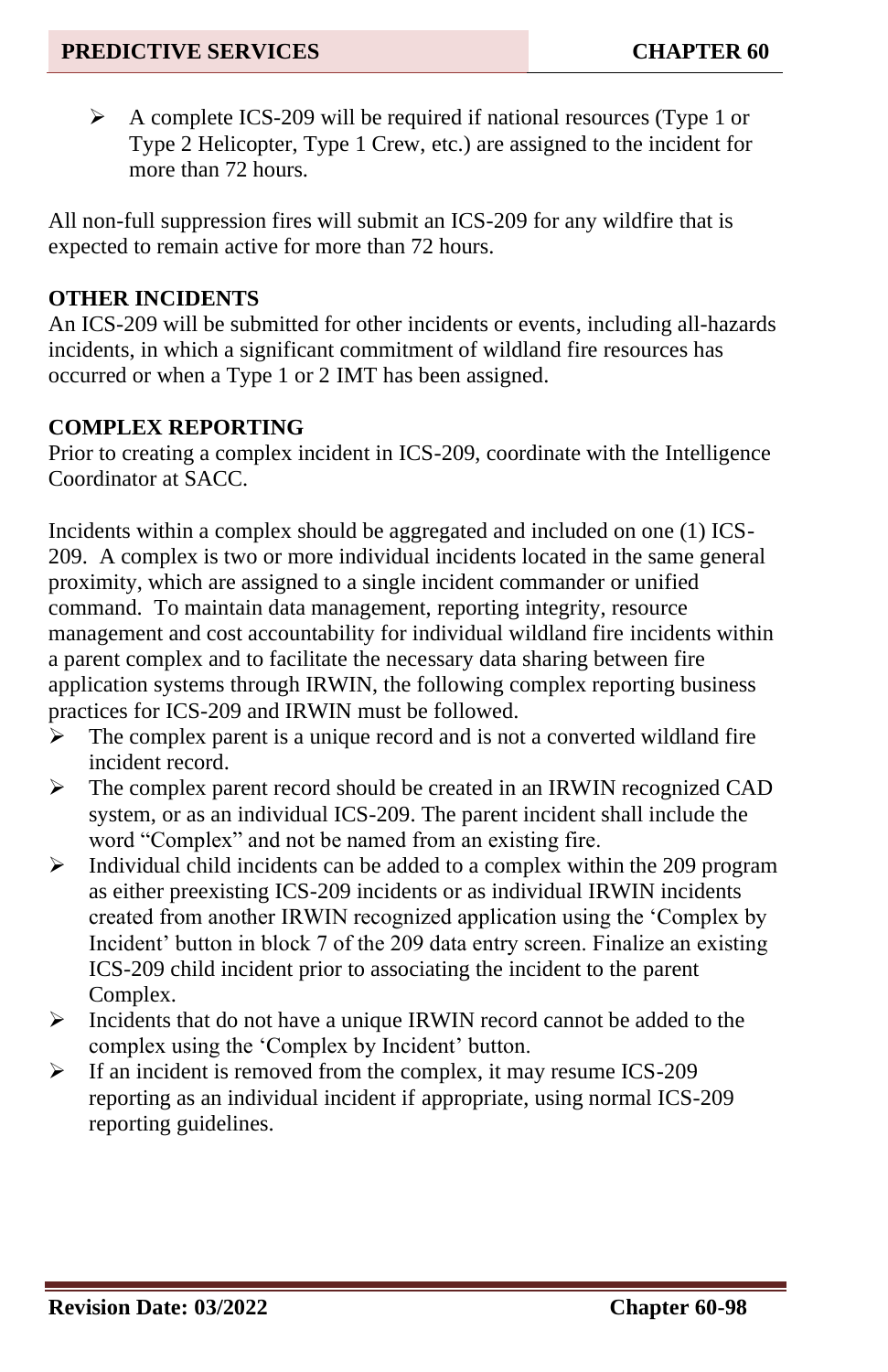# **INTERAGENCY SITUATION REPORT**

Refer to the National Interagency Mobilization Guide, Chapter 60*,* for reporting requirements and content. In addition to the national criteria, Situation Reports are required within the Southern Area year-round, whenever fire activity occurs.

Centers will report all fire activity (including prescribed fires and for resource benefit) via the web-based Integrated National Application Portal (iNAP) SIT-209 Application (SIT Program). Nationally, the reporting period for this report is 0001 to 2400 daily.

- ➢ Daily Fire Statistics: Fire occurrence information will be reported by both protection responsibility and land ownership.
- ➢ Fire danger, preparedness level, wildfire, and prescribed fire activity occurring during the past 24 hours (reporting period is 0001 to 2400 local time), even if recorded in the 209 program, it must be entered in the SIT Report Program "Daily Fire Statistics" screen daily.
- ➢ Planned Rx: At Area and/or National Preparedness Levels 4 and 5, Centers will report all planned prescribed fires (all agencies). Though not required, it is strongly recommended that Centers report planned Rx fires at all PL's. Any resources expected to be committed to the Rx fire are listed in the remarks block.
- ➢ Incident Priorities: Whenever a reporting center has multiple incidents for which ICS-209s are being submitted, this screen will be used to designate the local incident priorities. This information is used at SACC and NICC to identify area and national priorities.
- ➢ YTD Statistics: Centers should reconcile the year-to-date (YTD) numbers shown for their units in the Sit Program with those from the official fire reports entered in the agency database(s) on a regular basis, preferably once a month. Do not use the daily statistics tab to catch-up activity from previous days.

# **RELATIONSHIP BETWEEN SIT REPORT AND 209 PROGRAMS**

There is no relationship between the 209 Program and the SIT Report Program regarding acres reported. This means data entered in the 209 Program will not automatically rollover into the SIT Report Program. If a wildland fire meets ICS-209 reporting criteria, all ICS-209 acres burned must also be manually entered each day in the SIT Report Program. Do not wait until the fire is controlled or declared out to report acres in the SIT Report Program. If you need to adjust acres later due to better mapping you can do it in the YTD Statistics screen in the SIT Report Program.

Acreage growth for ongoing ICS-209 fires should also be recorded in the SIT Program "Daily Fire Statistics" tab for the associated protection unit as "0 fires for XX acres" with XX representing the amount of growth since the previous ICS-209 report.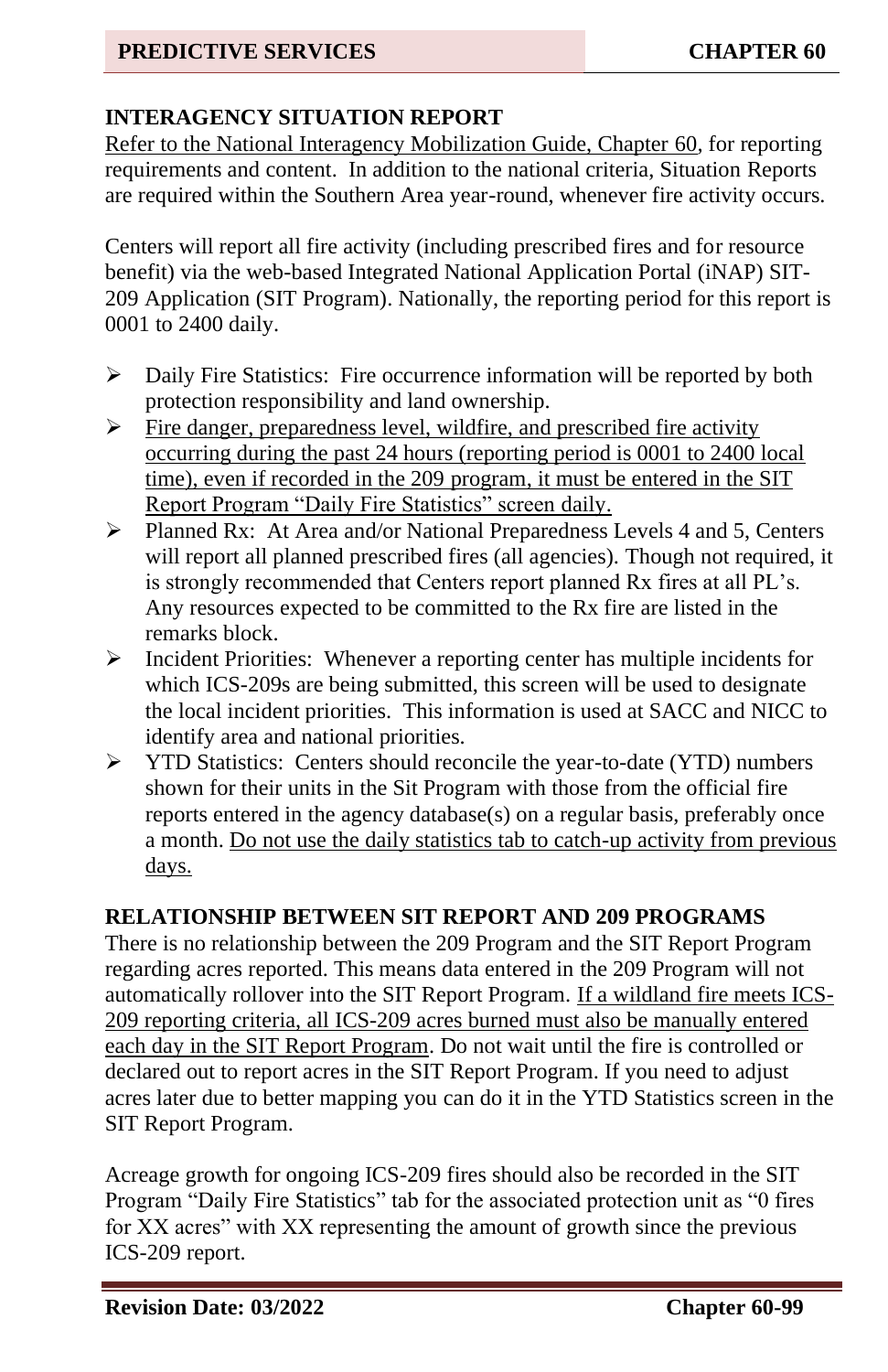# **SOUTHERN AREA INCIDENT MANAGEMENT BRIEFING**

The Southern Area Incident Management Briefing (Morning Briefing) is produced daily (M-F) by the SACC Intelligence Unit. This product may also be produced on holidays and weekends depending on the Preparedness Level and incident activity. The purpose of the Morning Briefing is to provide an up-todate summary of recent fire activity, resource availability and commitment as well as the current weather forecast and outlook.

Primarily, fire information will come from Integrated National Application Portal (iNAP) SIT-209 Application. However, fire activity that was not reported in SIT or 209 may also be included in the Morning Briefing in order to show a more complete representation of the current fire situation in the Southern Area. Sources for this information may include state fire report summaries and/or direct reports of information to the SACC Intelligence unit from dispatch centers.

As noted above, ICS-209's must be submitted in a timely fashion in order to be relevant to decision-makers and others who use Southern Area intelligence products. As such, only 209's that represent the current fire situation will be displayed in the Morning Briefing. For ICS-209 fires that are 100% contained or completed during IA, the initial ICS-209 must be submitted within three days of the fire's start date to be shown on the Morning Briefing.

A fully contained/completed fire will display on the Morning Briefing for one day. Any ongoing full suppression ICS-209's will be dropped from the Morning Briefing if updated information has not been received for two days.

Any ICS-209 fire meeting the above criteria will be shown on the Morning Briefing if it is greater than 100 acres (in any fuel type) and/or if structure(s) have been destroyed. Note: ICS-209's is not *required* in grass or brush fuel types until the fire has reached 300 acres in size. Additionally, a center may choose to enter fires of *any* size in the ICS-209 system, but only fires reaching the guidelines in this chapter will be displayed in the SACC Intelligence products.

### **INCIDENT MANAGEMENT SITUATION REPORT (IMSR)**

Refer to the National Interagency Mobilization Guide, Chapter 60, for a description of this report produced by NICC.

### **7-DAY SIGNIFICANT FIRE POTENTIAL OUTLOOK**

Refer to the National Interagency Mobilization Guide, Chapter 60, for reporting requirements and content.